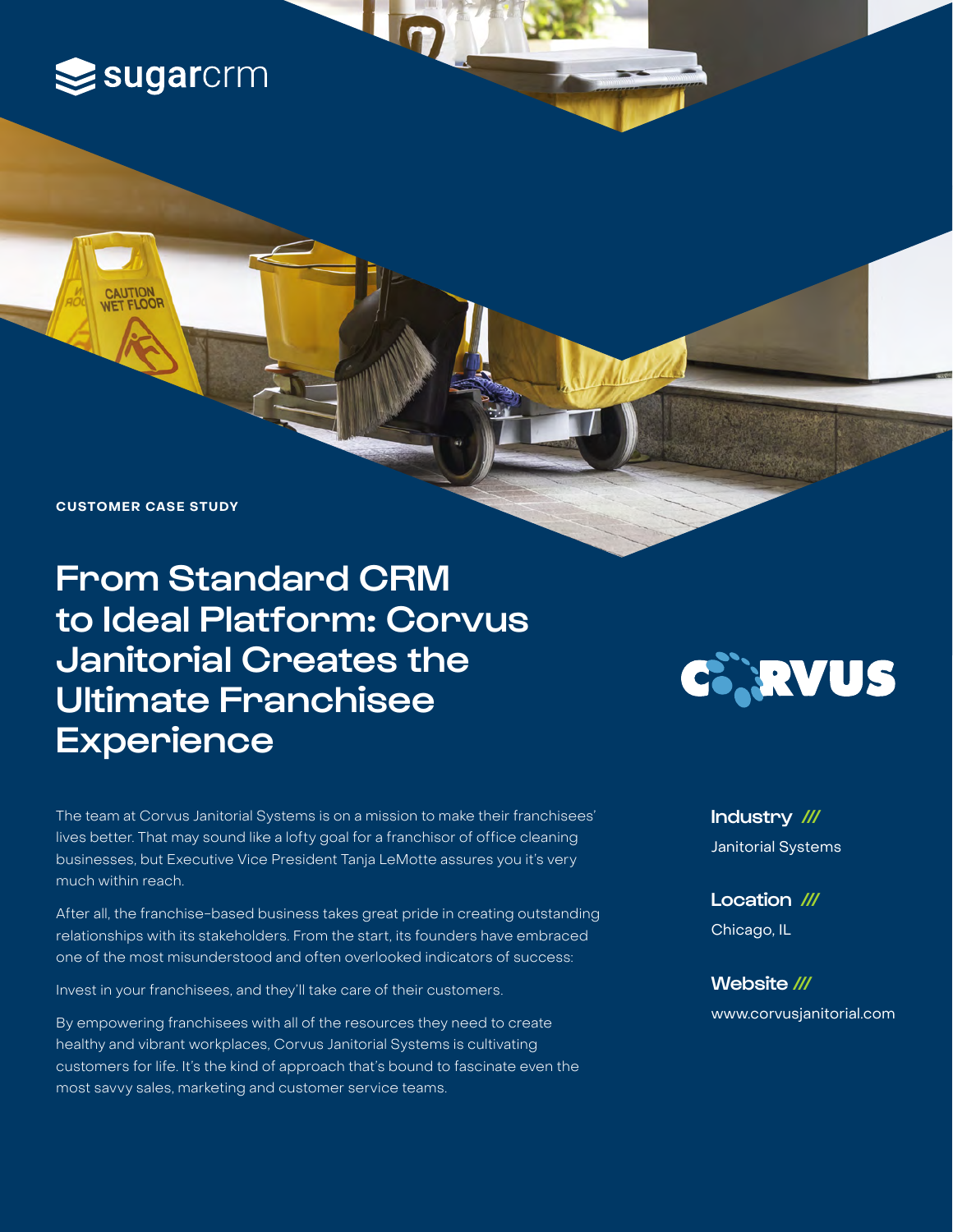# **Dealing With Growing Pains**

To say Corvus Janitorial's franchisee-first model has worked well would be a vast understatement. Within eight years of its founding, the Chicago-based cleaning company had expanded from a small, started-from scratch venture into a thriving business. The firm now serves thousands of owneroperated franchises in 19 municipalities stretching from Florida to Colorado, and continues to expand.

Of course, all that growth came with its own set of challenges. As the number of franchisees swelled, so did the spreadsheets and paper logs that were being used to track important operating metrics. Reporting and visibility became cumbersome and unwieldy.

"We really needed to bring all business processes into one place," LeMotte says. "[The spreadsheets] worked well for the size of our business, but as we grew we very much needed a better system for building out workflows and a process to best support the system."

Franchisor and franchisee teammates were spending so much time recording and tracking production that it had become difficult to focus on what teams really wanted to be doing: keeping schools, medical facilities, recreational buildings and other influential workplaces polished and professional. They had an important job to do. And they needed technology that would empower them to do it right.

LeMotte and her team knew exactly what to do next. The time had come to find a more robust solution.

## **Finding the Right Solution**

When Corvus Janitorial set out to find a new method for supporting its ever-expanding array of territories and franchisees, they knew the decision would be a big one. The franchisor president and chief administrative officer worked together to research vendors, and both CEOs were involved in making a final decision.

At first, the group considered investing in Salesforce. But that particular CRM was quickly ruled out when matched against the company's top three decision criteria: end user experience, ease of configuration and cost.

"You want it to be a long-term commitment when choosing the right customer experience (CX) platform, so being thoughtful on the front end and getting buy-in from leaders is really important," says LeMotte.

After some in-depth research, Corvus Janitorial landed on SugarCRM. At first, the goal was to standardize the company's sales process.

"We wanted to give our sales team easier access to the information they need to effectively sell," LeMotte explains. "We also needed our leaders to be able to have clear visibility into the numbers."

But once leadership started to explore the system, they discovered the Sugar platform can be used to do so much more.

"We realized that bringing our day-to-day operations into Sugar made so much sense," LeMotte says.

That's when Corvus Janitorial began to lean on Sugar dashlets, modules and configurations. They learned that by leveraging prebuilt apps and integrations, they could create a platform to match the business's exact needs. When things got a little complex — the company needed a way to serve both franchisee and janitorial customers — they turned to implementation partner Technology Advisors to create a full-blown CX platform designed to meet Corvus Janitorial's unique business processes. And they did it all without having to hire developers or custom code in-house.

"I love how the platform allows you to think like a coder without needing the skill sets of Javascript or PHP," Tanja says. "You create the fields you need and then automate workflows around them."

"We wanted to give our sales team easier access to the information they need to effectively sell. We also needed our leaders to be able to have clear visibility into the numbers."

**— TANJA L.** Executive Vice President, Corvus Janitorial